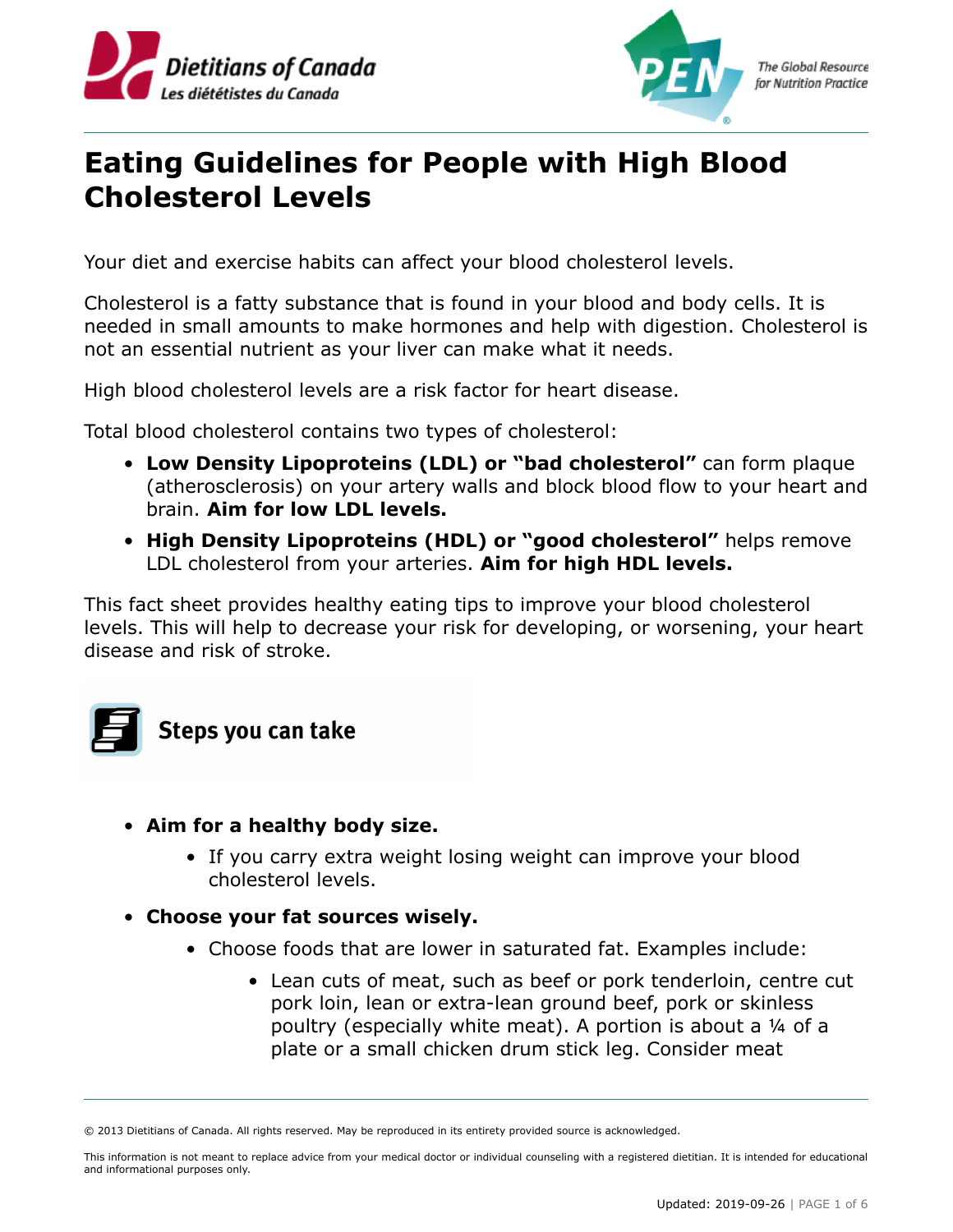



alternatives like legumes (peas, beans and lentils) and tofu a couple times a week.

- Low fat milk (skim,  $1\%$ ), yogurt (0%,  $1\%$ , 2%) and milk alternatives like cheese with less than 20% milk fat (M.F.).
- Include small amounts of unsaturated (monounsaturated or polyunsaturated) fats in your diet. Examples include:
	- Canola, corn, olive, peanut, safflower, soybean and sunflower oil.
	- Salad dressing and mayonnaise made with unsaturated fats and seed butter.
	- Unsalted nuts and their butters, such as almond and almond butter and unsalted peanuts and peanut butter.
	- Unsalted seeds like chia, pumpkin, sesame and sunflower seeds.
	- Soft, non-hydrogenated margarine.
	- Avocados.
	- Fish, including fatty fish containing healthy omega-3 fats such as herring, mackerel, salmon, sardines or trout.
- Eat less high fat foods, especially those high in saturated fat and that contain trans fat. Examples include:
	- Fried foods, such as deep fried chicken nuggets, French fries and donuts.
	- Processed meats like sausage, salami and hot dogs.
	- Ready-to-eat and processed frozen prepared foods such as creamy salad dressings, chicken and meat pies, spring rolls, pizza and waffles.
	- Snack foods such as chips, nachos, cheese puffs and crackers.
	- Store bought baked goods such as pastries, croissants, muffins, cookies and pie.
	- Ice cream and frozen desserts
	- Margarine and vegetable shortening made with hydrogenated oils.
	- Butter, lard, coconut, palm or palm kernel oil.

<sup>© 2013</sup> Dietitians of Canada. All rights reserved. May be reproduced in its entirety provided source is acknowledged.

This information is not meant to replace advice from your medical doctor or individual counseling with a registered dietitian. It is intended for educational and informational purposes only.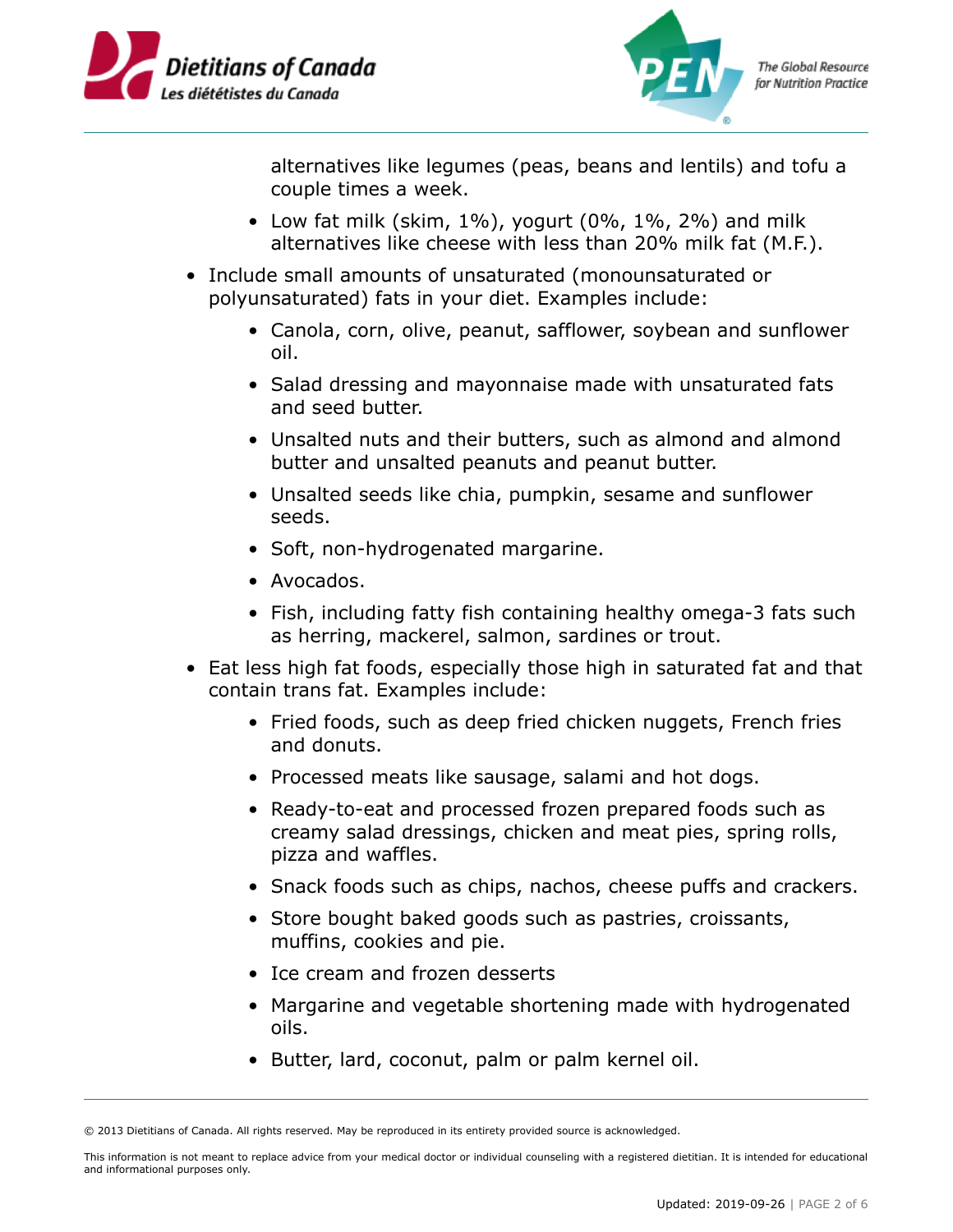



- **Prepare your own meals and snacks as much as possible** using healthy cooking methods like baking, poaching, steaming, broiling, roasting and stir-frying in small amounts of unsaturated oil or fat.
- **Eat foods high in fibre, especially soluble fibre.**
	- Aim for at least 10 g of soluble fibre and 25-29 g of total fibre per day.
	- Food sources include legumes (such as black, lima, navy, pinto and kidney beans and chick peas), psyllium, whole grains such as oats, oat bran, quinoa, barley, and some vegetables and fruit.
	- Add up to 50 g (5 Tbsp) of whole or ground flaxseed to cereal, soup, casseroles and baking each day.

#### • **Include soy protein in your diet.**

- Aim for 30 g per day.
- Sources include soy beverages, soy nuts, edamame, soy yogurts, tofu or tempeh and textured vegetable protein (TVP) that can be cubed or crumbled into soup, salad, stir-fries and tomato sauces.

#### • **Include nuts in your diet.**

- Aim for 60 mL (1/4 cup) of plain, unsalted nuts at least five times a week.
- Try unsalted almonds, cashews, hazelnuts, peanuts, pecans, pistachios and walnuts.
- Eat them as a snack, add them to main dishes or salads or use them in baking.
- Nuts are high in calories, so watch the portion size.

#### • **Select foods that contain plant sterols.**

- While small amounts of plant sterols occur naturally in whole grains, nuts, vegetables and fruit, they don't provide enough to reach the recommended 2 g per day level.
- Only a few foods, such as some margarines and juices, may be fortified with plant sterols. Consider taking a supplement if product availability is limited.
- Check the product label for these terms: phytosterol, plant sterol or sterol esters.

<sup>© 2013</sup> Dietitians of Canada. All rights reserved. May be reproduced in its entirety provided source is acknowledged.

This information is not meant to replace advice from your medical doctor or individual counseling with a registered dietitian. It is intended for educational and informational purposes only.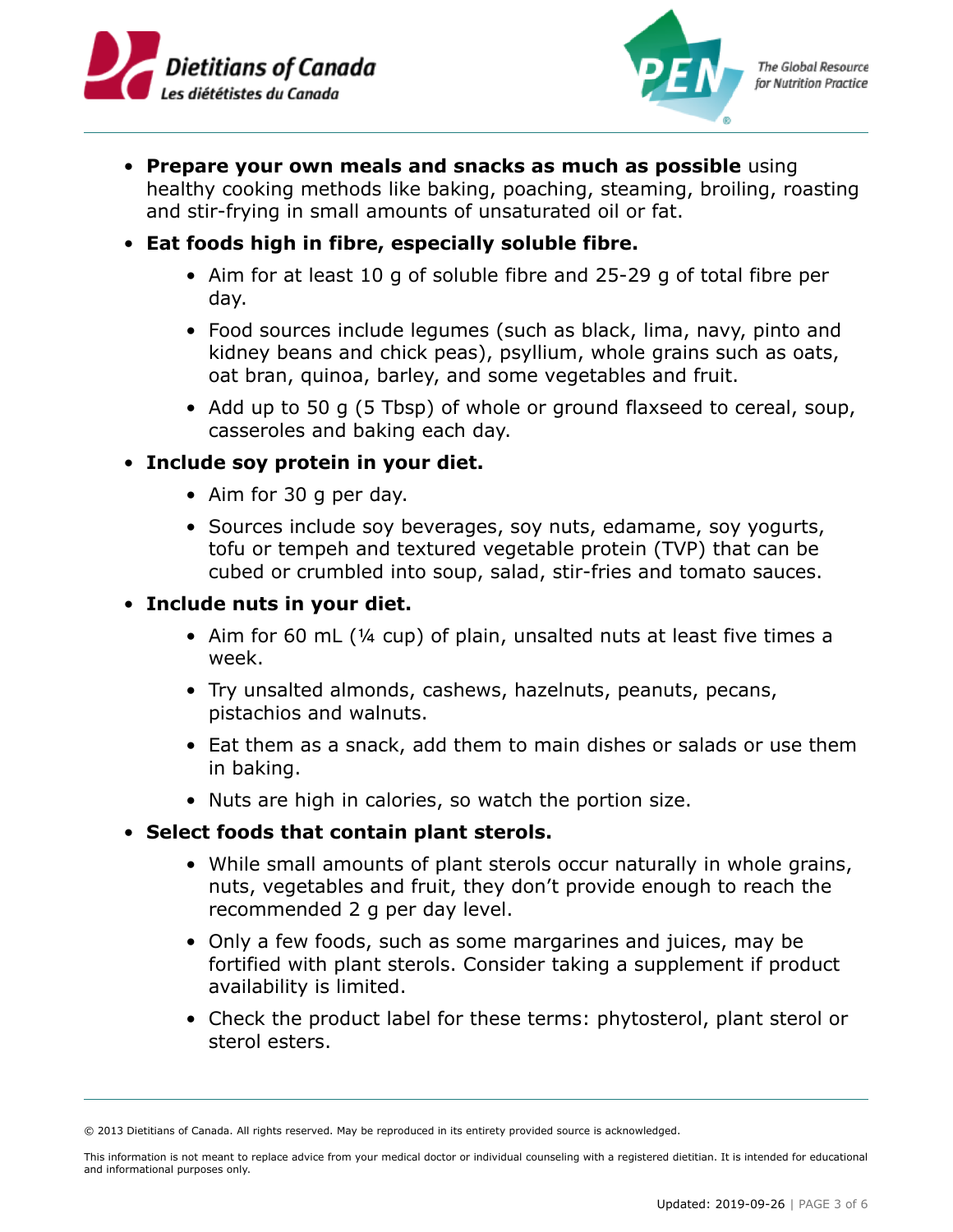



- Plant sterols are not advised for children under five years, pregnant, and breastfeeding women.
- **Limit dietary cholesterol to 200 mg or less per day**.
	- Dietary cholesterol comes from animal products like meats, poultry, shellfish, butter, egg yolks and milk products.
	- To help keep you under this level:
		- Limit egg yolks to less than two per week, especially if you eat a meat and milk based diet.
		- Choose smaller portions of meat, fish, and poultry.
		- Eat more plant-based foods including legumes (beans, peas and lentils) and tofu.

### **Other Tips**

- **Read food labels** carefully to choose products lower in saturated fat, cholesterol, sugar and higher in dietary fibre.
- Use the **Eat Well Plate** to help you put these tips into action when planning your meals and snacks for the day.
- **Try following the Mediterranean or Portfolio diet**. These diets include all of the dietary advice listed above and more. Research shows that these diets help to lower cholesterol levels.
- **Be physically active.**
	- Aim for at least 150 minutes (21/2 hours) of aerobic physical activity each week. Do activities that you enjoy. Examples of aerobic activities include brisk walking, swimming or biking. You can break 30 minutes into three 10 minute sessions, if needed.
	- Muscle and bone strengthening activities such as lifting weights, using resistance bands or doing heavy yard work are also beneficial. Aim to add these kinds of activities at least two days per week.
	- See the **Canadian Physical Activity Guidelines** for more information.
	- Participating in physical activity is generally safe. If you have not been active, start slowly. Check with a health care provider before becoming more active.

### **Special Considerations**

<sup>© 2013</sup> Dietitians of Canada. All rights reserved. May be reproduced in its entirety provided source is acknowledged.

This information is not meant to replace advice from your medical doctor or individual counseling with a registered dietitian. It is intended for educational and informational purposes only.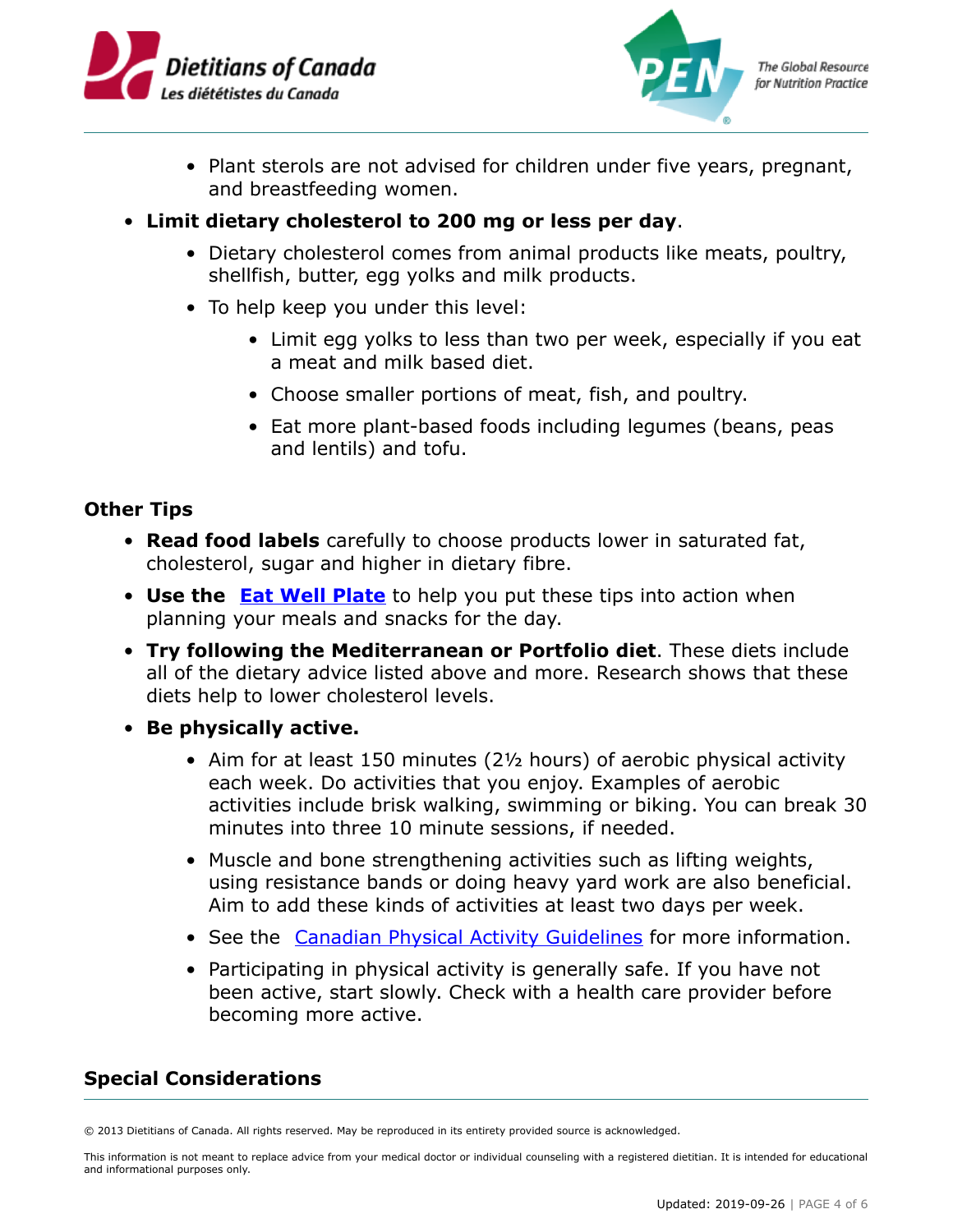



**The Global Resource** for Nutrition Practice

Triglycerides are another type of fat in your blood. High triglyceride levels can also increase your heart disease risk. If you have high triglyceride levels:

- Aim for a healthy body size.
- Eat more omega-3 fats, especially from fatty fish like mackerel, salmon and trout, and omega-3 enriched foods. Talk to your health care provider about taking an omega-3 (DHA/EPA) supplement.
- Avoid sweetened foods and beverages like cakes, donuts, soda pop and fruit drinks.
- Limit alcohol to no more than 1-2 drinks per day, or don't drink at all. Even one drink can increase triglycerides in some people.



- Assess your BMI http://www.dietitians.ca/Your-Health/Assess-Yourself/ Assess-Your-BMI.aspx
- Learn how to measure your waist size http://www.heartandstroke.ca/gethealthy/healthy-weight/healthy-weight-and-waist
- Physical Activity Sheets http://www.phac-aspc.gc.ca/hp-ps/hl-mvs/pa-ap/ 04paap-eng.php
- Lifestyle Steps for Healthy Weight Loss: Getting Started http://www.pennutrition.com/ viewhandout.aspx?Portal=RbCR&id=JMfrXwQ=&PreviewHandout=bA==
- Mediterranean Diet A Guide to Healthy Eating http://www.pennutrition.com/ viewhandout.aspx?Portal=UbY=&id=J8DmXgE=&PreviewHandout=bA==
- Food Sources of Soluble Fibre http://www.pennutrition.com/ viewhandout.aspx?Portal=RbCR&id=JMzuXgE=&PreviewHandout=bA==
- Eating Guidelines for Omega-3 Fats http://www.pennutrition.com/ viewhandout.aspx?Portal=RbCR&id=JMbrUAM=&PreviewHandout=bA==
- Eating Guidelines for People with High Triglycerides . http://www.pennutrition.com/ viewhandout.aspx?Portal=UbY=&id=JMfsXgI=&PreviewHandout=bA==

<sup>© 2013</sup> Dietitians of Canada. All rights reserved. May be reproduced in its entirety provided source is acknowledged.

This information is not meant to replace advice from your medical doctor or individual counseling with a registered dietitian. It is intended for educational and informational purposes only.